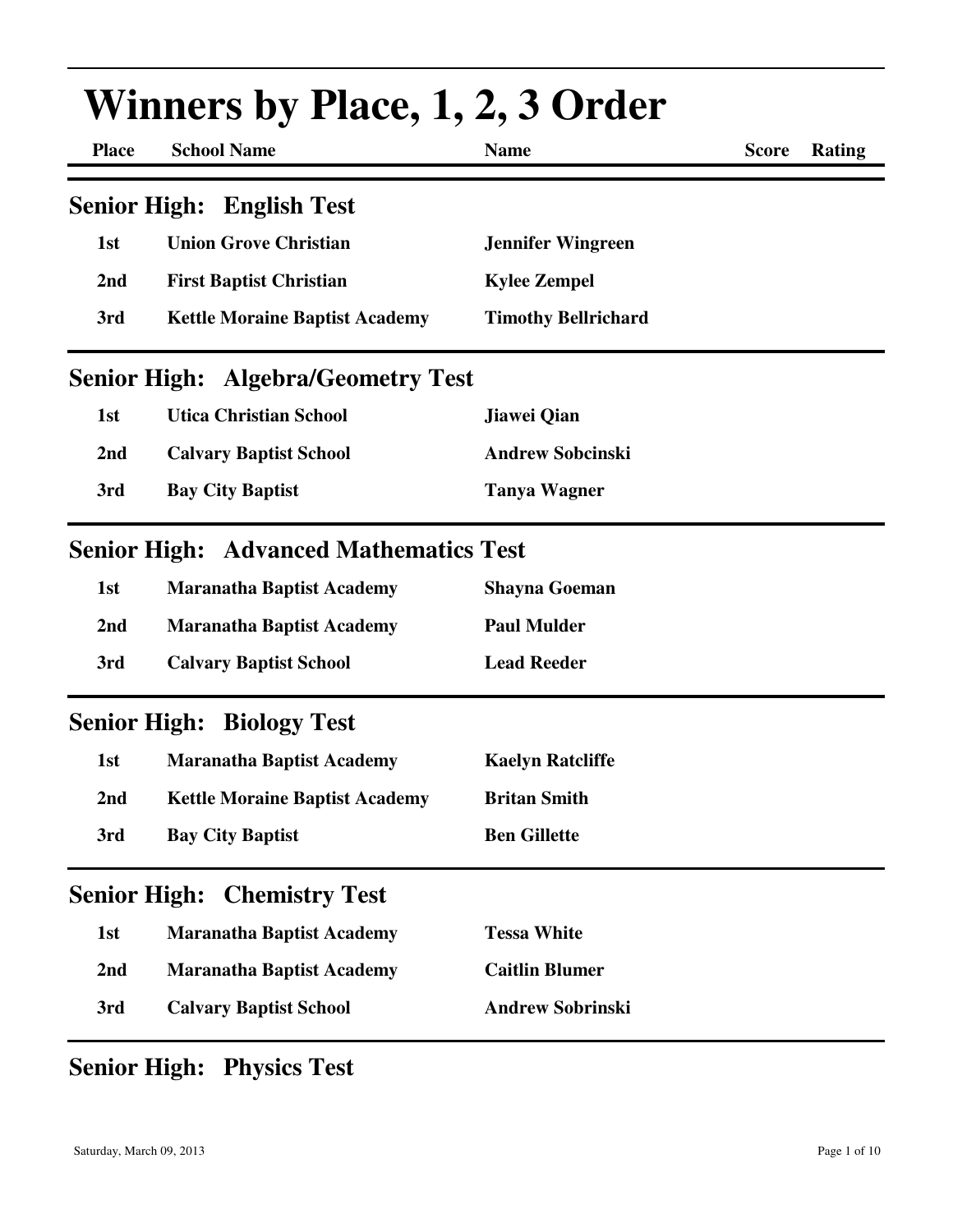|                     | $\mathbf{v}$ initials by Thace, I, $\mathbf{z}$ , $\mathbf{v}$ of the $\mathbf{u}$ |                            |              |               |
|---------------------|------------------------------------------------------------------------------------|----------------------------|--------------|---------------|
| <b>Place</b>        | <b>School Name</b>                                                                 | <b>Name</b>                | <b>Score</b> | <b>Rating</b> |
| 1st                 | <b>Kettle Moraine Baptist Academy</b>                                              | <b>Thomas Bellrichard</b>  |              |               |
| 2nd                 | <b>Maranatha Baptist Academy</b>                                                   | <b>Sadie Bennett</b>       |              |               |
| 3rd                 | <b>Maranatha Baptist Academy</b>                                                   | <b>Sarah Alexander</b>     |              |               |
|                     | <b>Senior High: World History/Geography</b>                                        |                            |              |               |
| 1st                 | <b>Bay City Baptist</b>                                                            | <b>Jesse Rehn</b>          |              |               |
| 2nd                 | <b>Union Grove Christian</b>                                                       | <b>Bethany Hathcock</b>    |              |               |
| 3rd                 | <b>Kettle Moraine Baptist Academy</b>                                              | <b>Timothy Bellrichard</b> |              |               |
|                     | <b>Senior High: US History/Geography</b>                                           |                            |              |               |
| 1st                 | <b>Maranatha Baptist Academy</b>                                                   | <b>Judson Morris</b>       |              |               |
| 2nd                 | <b>Waukesha Christian</b>                                                          | <b>Claire Dempsey</b>      |              |               |
| 3rd                 | <b>Union Grove Christian</b>                                                       | <b>Andrew Brown</b>        |              |               |
| <b>Senior High:</b> | <b>Spelling</b>                                                                    |                            |              |               |
| 1st                 | <b>Faith Baptist</b>                                                               | <b>Brenna Thies</b>        |              |               |
| 2nd                 | <b>Maranatha Baptist Academy</b>                                                   | <b>Clint Saxon</b>         |              |               |
| <b>Senior High:</b> | <b>Accounting</b>                                                                  |                            |              |               |
| 1st                 | <b>Maranatha Baptist Academy</b>                                                   | <b>Charlie Schehr</b>      |              |               |
| 2 <sub>nd</sub>     | <b>Maranatha Baptist Academy</b>                                                   | <b>Daniel Davidson</b>     |              |               |
| <b>Senior High:</b> | <b>Home Economics</b>                                                              |                            |              |               |
| 1st                 | <b>Maranatha Baptist Academy</b>                                                   | <b>Sarah Alexander</b>     |              |               |
| 2 <sub>nd</sub>     | <b>Maranatha Baptist Academy</b>                                                   | Victoria Maxfield          |              |               |

# Winners by Place, 1, 2, 3 Order

### **Senior High: Political Science/Economics**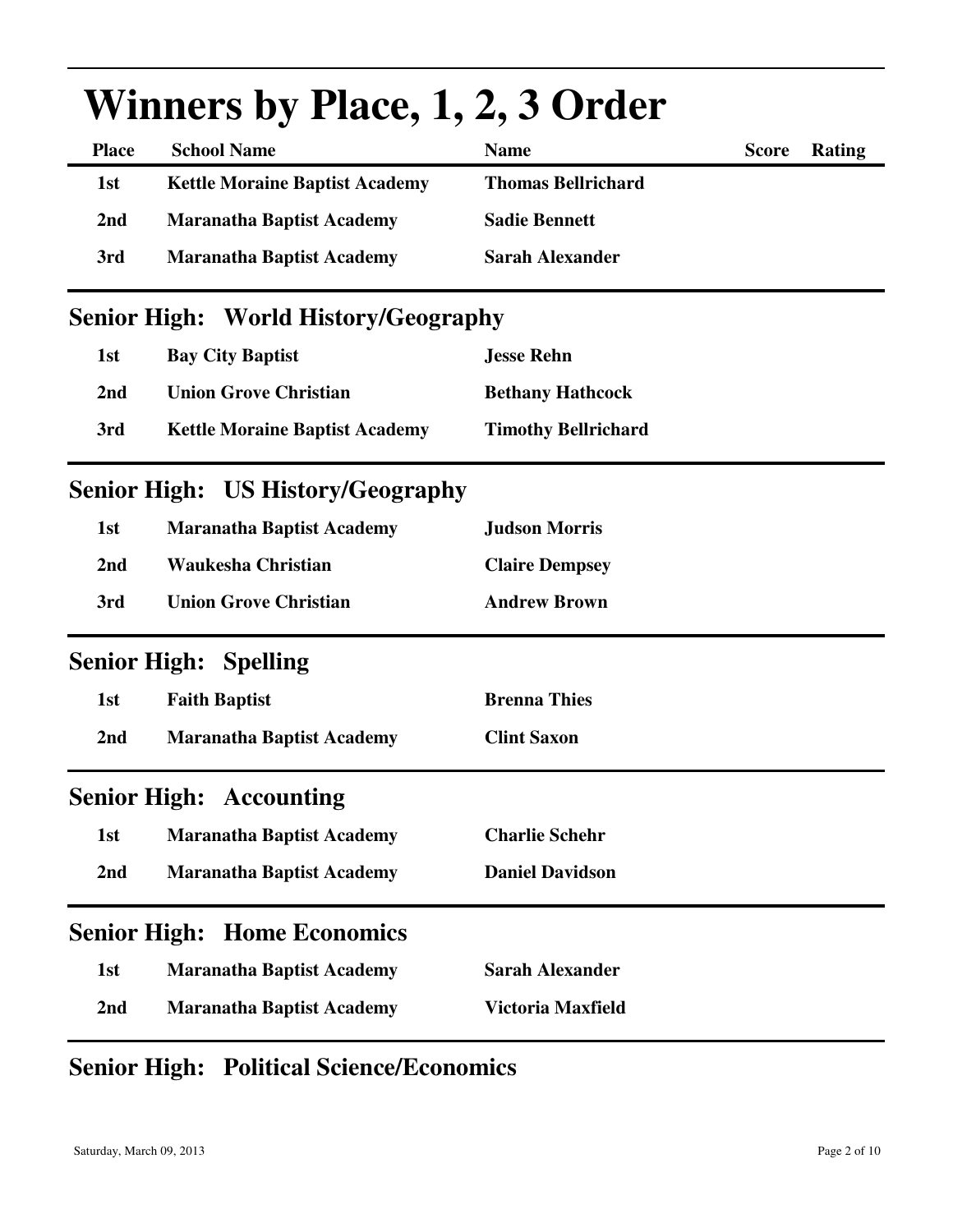|                     | $\mathbf{v}$ minute by Thurs 1, $\mathbf{u}$ , $\mathbf{v}$ and $\mathbf{v}$ |                          |              |               |
|---------------------|------------------------------------------------------------------------------|--------------------------|--------------|---------------|
| <b>Place</b>        | <b>School Name</b>                                                           | <b>Name</b>              | <b>Score</b> | <b>Rating</b> |
| 1st                 | <b>Maranatha Baptist Academy</b>                                             | <b>Jason Hudson</b>      |              |               |
| 2nd                 | <b>Maranatha Baptist Academy</b>                                             | <b>Judson Morris</b>     |              |               |
| 3rd                 | <b>Calvary Baptist School</b>                                                | <b>Alexis Smith</b>      |              |               |
|                     | <b>Senior High: Music Theory</b>                                             |                          |              |               |
| 1st                 | <b>Maranatha Baptist Academy</b>                                             | <b>Danae Bumgardaner</b> |              |               |
| 2nd                 | <b>Calvary Baptist School</b>                                                | <b>Kaitlin Lalmond</b>   |              |               |
| 3rd                 | <b>Maranatha Baptist Academy</b>                                             | <b>Caleb Mundt</b>       |              |               |
| <b>Senior High:</b> | <b>Spanish</b>                                                               |                          |              |               |
| 1st                 | <b>Faith Christian</b>                                                       | <b>Brandon Solis</b>     |              |               |
| 2nd                 | <b>Calvary Baptist School</b>                                                | <b>Tony Geiger</b>       |              |               |
| 3rd                 | <b>Maranatha Baptist Academy</b>                                             | <b>Shayna Goeman</b>     |              |               |
|                     | <b>Senior High: Creative Writing: Poetry</b>                                 |                          |              |               |
| 1st                 | <b>Calvary Baptist School</b>                                                | <b>Laura Tucker</b>      |              |               |
| 2nd                 | <b>Maranatha Baptist Academy</b>                                             | <b>Caitlyn Collupy</b>   |              |               |
| 3rd                 | <b>Maranatha Baptist Academy</b>                                             | <b>Rachel Mayes</b>      |              |               |
|                     | <b>Senior High: Expository Writing: Essay</b>                                |                          |              |               |
| 1st                 | <b>Waukesha Christian</b>                                                    | <b>Sarah Mahn</b>        |              |               |
| 2nd                 | <b>Maranatha Baptist Academy</b>                                             | <b>Rachel Mayes</b>      |              |               |
|                     | <b>Senior High: Creative Writing: Short Story</b>                            |                          |              |               |
| 1st                 | <b>Maranatha Baptist Academy</b>                                             | <b>Emilee Hansel</b>     |              |               |
| 2nd                 | <b>Calvary Baptist School</b>                                                | <b>Adrianna Cordova</b>  |              |               |

# **Winners by Place, 1, 2, 3 Order**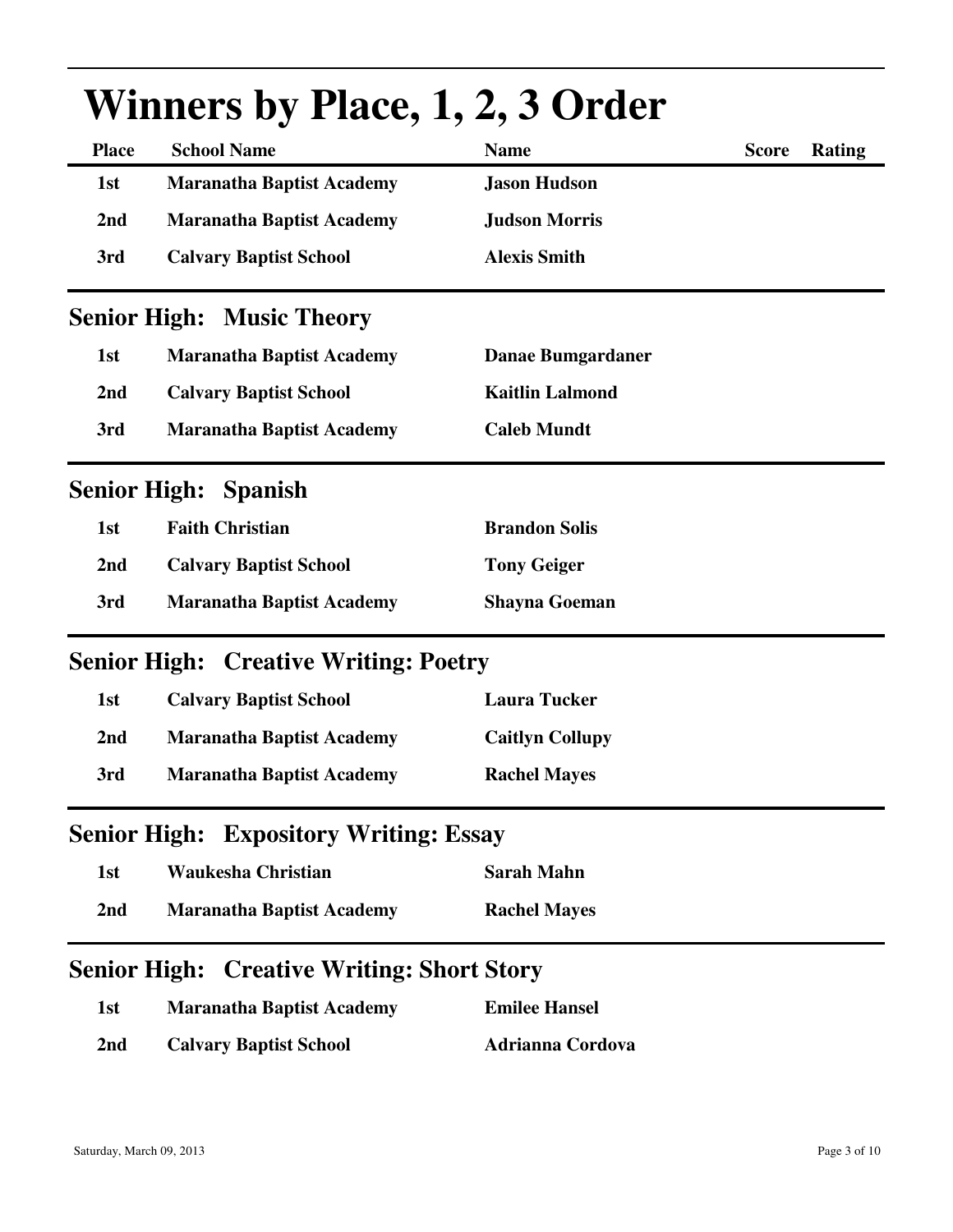|                     | <b>Winners by Place, 1, 2, 3 Order</b>               |                             |              |        |  |
|---------------------|------------------------------------------------------|-----------------------------|--------------|--------|--|
| <b>Place</b>        | <b>School Name</b>                                   | <b>Name</b>                 | <b>Score</b> | Rating |  |
|                     | <b>Senior High: Science Fair - Physical Sciences</b> |                             |              |        |  |
| 1st                 | <b>Maranatha Baptist Academy</b>                     | <b>James Schehr</b>         |              |        |  |
|                     | Senior High: OT Bible Knowledge                      |                             |              |        |  |
| 1st                 | <b>Maranatha Baptist Academy</b>                     | <b>Caleb Prigge</b>         |              |        |  |
| 2nd                 | <b>Utica Christian School</b>                        | <b>Brett Darling</b>        |              |        |  |
| 3rd                 | <b>Maranatha Baptist Academy</b>                     | <b>Jason Hudson</b>         |              |        |  |
|                     | <b>Senior High: NT Bible Knowledge</b>               |                             |              |        |  |
| 1st                 | <b>Kettle Moraine Baptist Academy</b>                | <b>Samuel Fuller</b>        |              |        |  |
| 2nd                 | <b>Kettle Moraine Baptist Academy</b>                | <b>Rebecca Vander Pluym</b> |              |        |  |
| 3rd                 | <b>Maranatha Baptist Academy</b>                     | <b>Nathan Turcotte</b>      |              |        |  |
| <b>Senior High:</b> | <b>Bible Memory</b>                                  |                             |              |        |  |
| 1st                 | <b>Maranatha Baptist Academy</b>                     | <b>Emilee Hansel</b>        |              |        |  |
| 2nd                 | <b>Maranatha Baptist Academy</b>                     | <b>Catherine Lingle</b>     |              |        |  |
|                     | <b>Senior High: Bible Teaching</b>                   |                             |              |        |  |
| 1st                 | <b>Maranatha Baptist Academy</b>                     | <b>Alyssa Wright</b>        |              |        |  |
| <b>Senior High:</b> | <b>Expository Preaching</b>                          |                             |              |        |  |
| 1st                 | <b>Maranatha Baptist Academy</b>                     | <b>Jason Hudson</b>         |              |        |  |
| 2nd                 | <b>Bay City Baptist</b>                              | <b>Zach Lealiou</b>         |              |        |  |
| 3rd                 | <b>Faith Baptist</b>                                 | <b>Caleb Obgartel</b>       |              |        |  |
|                     |                                                      |                             |              |        |  |

### **Senior High: Evangelistic Preaching**

**1st Maranatha Baptist Academy Clint Saxon**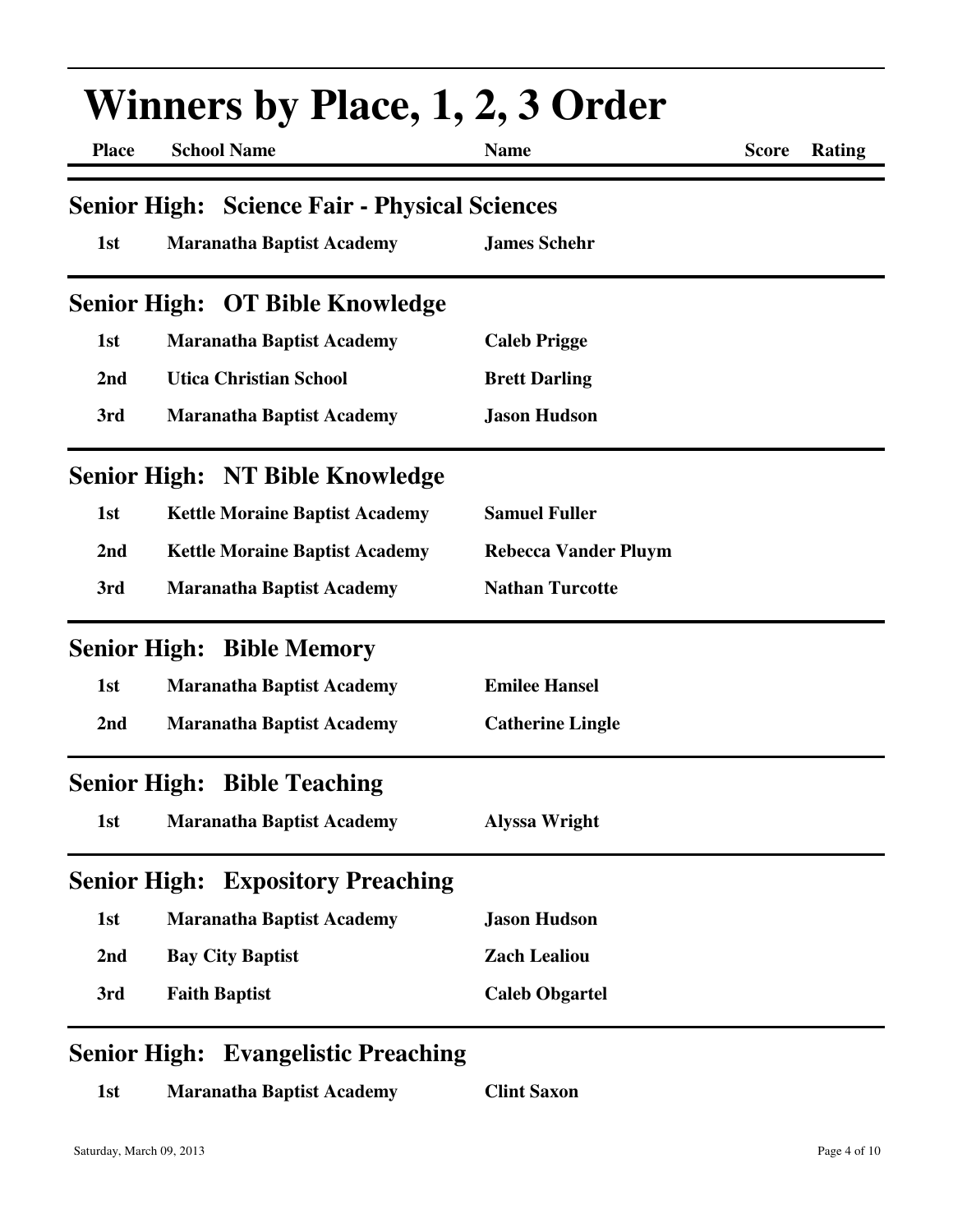|                     | <b>Winners by Place, 1, 2, 3 Order</b>      |                          |                        |  |  |
|---------------------|---------------------------------------------|--------------------------|------------------------|--|--|
| <b>Place</b>        | <b>School Name</b>                          | <b>Name</b>              | <b>Score</b><br>Rating |  |  |
| 2nd                 | <b>Maranatha Baptist Academy</b>            | <b>Daniel Davidson</b>   |                        |  |  |
|                     | <b>Senior High: Topical Preaching</b>       |                          |                        |  |  |
| 1st                 | <b>Maranatha Baptist Academy</b>            | <b>Bryce Thompson</b>    |                        |  |  |
| 2nd                 | <b>Kettle Moraine Baptist Academy</b>       | <b>Samuel Fuller</b>     |                        |  |  |
| 3rd                 | <b>Maranatha Baptist Academy</b>            | <b>Mik Olson</b>         |                        |  |  |
|                     | <b>Senior High: SH Female Vocal Solo</b>    |                          |                        |  |  |
| 1st                 | <b>Kettle Moraine Baptist Academy</b>       | <b>Britan Smith</b>      |                        |  |  |
| 2nd                 | <b>Maranatha Baptist Academy</b>            | <b>Danae Bumgardaner</b> |                        |  |  |
| 3rd                 | <b>Bay City Baptist</b>                     | <b>Katie Bender</b>      |                        |  |  |
|                     | <b>Senior High: SH Male Vocal Solo</b>      |                          |                        |  |  |
| 1st                 | <b>Maranatha Baptist Academy</b>            | <b>Bryce Thompson</b>    |                        |  |  |
| 2nd                 | <b>Bay City Baptist</b>                     | <b>Zach Lealiou</b>      |                        |  |  |
| 3rd                 | <b>Trinity Baptist School</b>               | <b>Ted Chiero</b>        |                        |  |  |
|                     | <b>Senior High: SH Small Vocal Ensemble</b> |                          |                        |  |  |
| 1st                 | <b>Maranatha Baptist Academy</b>            | <b>MBA Ladies</b>        |                        |  |  |
| 2nd                 | <b>Maranatha Baptist Academy</b>            | <b>MBA</b> Men           |                        |  |  |
| 3rd                 | <b>Utica Christian School</b>               | <b>Utica Trio</b>        |                        |  |  |
| <b>Senior High:</b> | <b>SH Large Vocal Ensemble</b>              |                          |                        |  |  |
| 1st                 | <b>Maranatha Baptist Academy</b>            | <b>MBA</b> Men           |                        |  |  |
| 2nd                 | <b>Bay City Baptist</b>                     | <b>BCBS Girls</b>        |                        |  |  |

#### **3rd Kettle Moraine Baptist Academy KMBA Mixed Ensemble**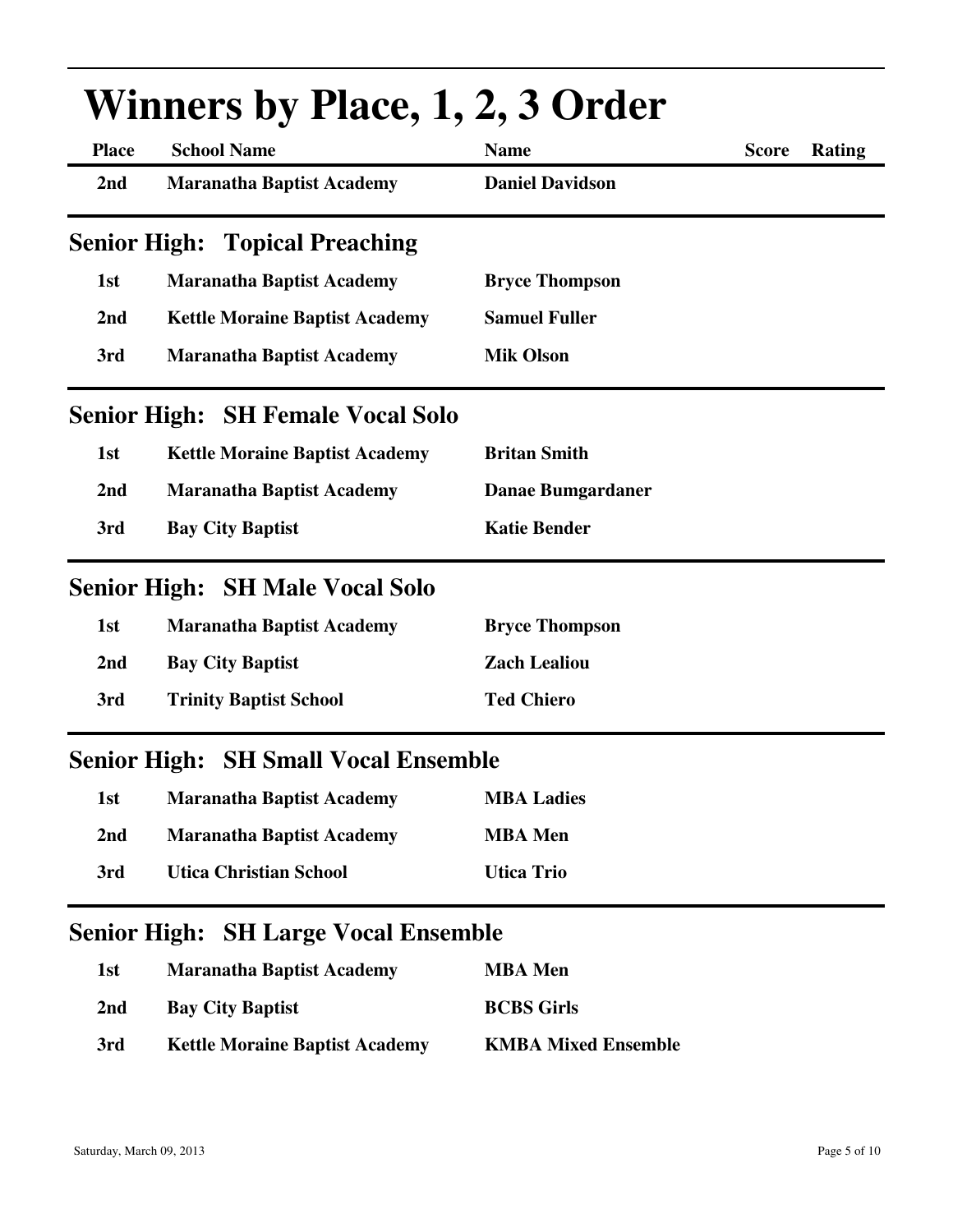|                     | <b>Winners by Place, 1, 2, 3 Order</b>             |                          |                        |  |  |
|---------------------|----------------------------------------------------|--------------------------|------------------------|--|--|
| <b>Place</b>        | <b>School Name</b>                                 | <b>Name</b>              | <b>Score</b><br>Rating |  |  |
|                     | <b>Senior High: SH Choral Group A</b>              |                          |                        |  |  |
| 1st                 | <b>Maranatha Baptist Academy</b>                   | <b>MBA Ministry Team</b> |                        |  |  |
|                     | <b>Senior High: SH Instrumental Brass Solo</b>     |                          |                        |  |  |
| 1st                 | <b>Maranatha Baptist Academy</b>                   | <b>Jason Hudson</b>      |                        |  |  |
| 2 <sub>nd</sub>     | <b>Maranatha Baptist Academy</b>                   | <b>Caleb Prigge</b>      |                        |  |  |
|                     | <b>Senior High: SH Instrumental String Solo</b>    |                          |                        |  |  |
| 1st                 | <b>Maranatha Baptist Academy</b>                   | <b>Maiah Broesch</b>     |                        |  |  |
|                     | <b>Senior High: SH Small Instrumental Ensemble</b> |                          |                        |  |  |
| 1st                 | <b>Maranatha Baptist Academy</b>                   | <b>MBA Baritone Duet</b> |                        |  |  |
|                     | <b>Senior High: SH Large Instrumental Ensemble</b> |                          |                        |  |  |
| 1st                 | <b>Maranatha Baptist Academy</b>                   | <b>MBA Percussion</b>    |                        |  |  |
|                     | <b>Senior High: SH Orchestra/Band A</b>            |                          |                        |  |  |
| 1st                 | <b>Maranatha Baptist Academy</b>                   | <b>MBA</b>               |                        |  |  |
|                     | <b>Senior High: SH Sacred Piano Solo</b>           |                          |                        |  |  |
| 1st                 | <b>Maranatha Baptist Academy</b>                   | <b>Alyssa Wright</b>     |                        |  |  |
| 2nd                 | <b>Maranatha Baptist Academy</b>                   | <b>Madelyn Hansel</b>    |                        |  |  |
| 3rd                 | <b>Faith Baptist</b>                               | <b>Megan Rediske</b>     |                        |  |  |
| <b>Senior High:</b> | <b>SH Classical Piano Solo</b>                     |                          |                        |  |  |

| 1st             | <b>Maranatha Baptist Academy</b> | <b>Bethany Wright</b> |
|-----------------|----------------------------------|-----------------------|
| 2 <sub>nd</sub> | <b>Maranatha Baptist Academy</b> | <b>Emilee Hansel</b>  |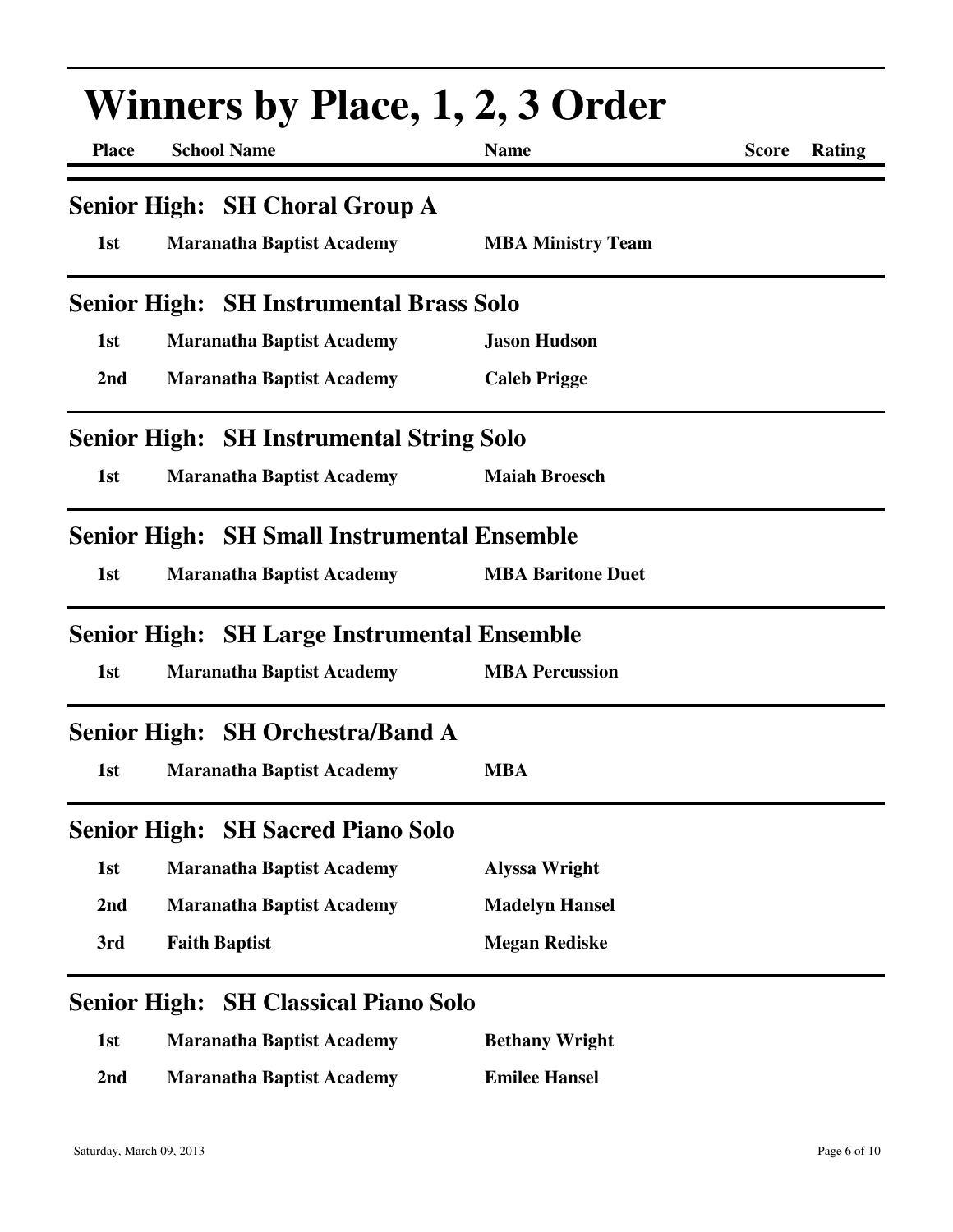|                     | <b>Winners by Place, 1, 2, 3 Order</b>        |                            |                        |  |  |
|---------------------|-----------------------------------------------|----------------------------|------------------------|--|--|
| <b>Place</b>        | <b>School Name</b>                            | <b>Name</b>                | <b>Score</b><br>Rating |  |  |
| 3rd                 | <b>Faith Baptist</b>                          | <b>Megan Rediske</b>       |                        |  |  |
|                     | Senior High: SH Handbell/handchime Ensemble A |                            |                        |  |  |
| 1st                 | <b>Maranatha Baptist Academy</b>              | $MBA - 4$                  |                        |  |  |
|                     | Senior High: SH Handbell/handchime Choir A    |                            |                        |  |  |
| 1st                 | <b>First Baptist Christian</b>                | <b>Waupaca</b>             |                        |  |  |
| 2 <sub>nd</sub>     | <b>Maranatha Baptist Academy</b>              | <b>MBA Handchime Choir</b> |                        |  |  |
|                     | <b>Senior High: SH Sacred Piano Duet</b>      |                            |                        |  |  |
| 1st                 | <b>Maranatha Baptist Academy</b>              | <b>Prigge/Prigge</b>       |                        |  |  |
| 2nd                 | <b>Maranatha Baptist Academy</b>              | <b>Thompson/Benson</b>     |                        |  |  |
| 3rd                 | <b>Kettle Moraine Baptist Academy</b>         | <b>Smith/Vander Pluym</b>  |                        |  |  |
|                     | <b>Senior High: SH Classical Piano Duet</b>   |                            |                        |  |  |
| 1st                 | <b>Maranatha Baptist Academy</b>              | <b>Hansel/Hansel</b>       |                        |  |  |
|                     | Senior High: SH Choir A                       |                            |                        |  |  |
| 1st                 | <b>Maranatha Baptist Academy</b>              | <b>MBA</b>                 |                        |  |  |
| 2 <sub>nd</sub>     | <b>Bay City Baptist</b>                       | <b>BCBS Choir</b>          |                        |  |  |
| <b>Senior High:</b> | <b>SH Percussion Solo</b>                     |                            |                        |  |  |
| 1st                 | <b>Maranatha Baptist Academy</b>              | <b>Kelly Benson</b>        |                        |  |  |
|                     | <b>Senior High: Monochromatic Drawing</b>     |                            |                        |  |  |
| 1st                 | <b>Maranatha Baptist Academy</b>              | <b>Julia Gunst</b>         |                        |  |  |
| 2nd                 | <b>Bay City Baptist</b>                       | <b>Marissa Abts</b>        |                        |  |  |
| 3rd                 | <b>First Baptist Christian</b>                | <b>Kylee Zempel</b>        |                        |  |  |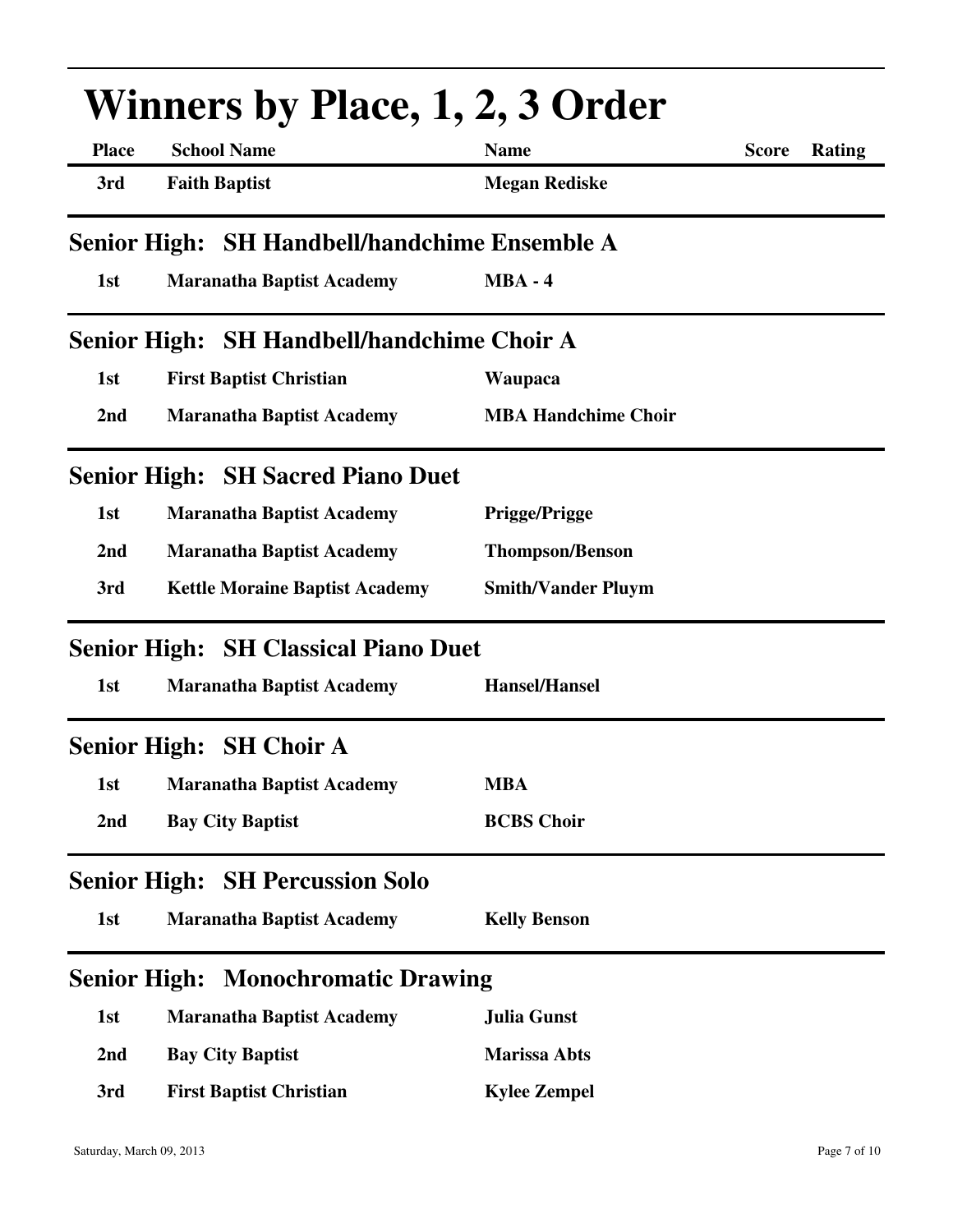| <b>Place</b> | <b>School Name</b>                         | <b>Name</b>              | <b>Score</b> | <b>Rating</b> |
|--------------|--------------------------------------------|--------------------------|--------------|---------------|
|              | <b>Senior High: Polychromatic Drawing</b>  |                          |              |               |
| 2nd          | <b>Union Grove Christian</b>               | <b>Jessica Egan</b>      |              |               |
| 3rd          | <b>Tomah Baptist Academy</b>               | <b>Beth Schielle</b>     |              |               |
|              | <b>Senior High: Watercolor</b>             |                          |              |               |
| 1st          | <b>Bay City Baptist</b>                    | <b>Jesse Rehn</b>        |              |               |
| 2nd          | <b>Trinity Baptist School</b>              | <b>Alexandra Denk</b>    |              |               |
|              | <b>Senior High: Textiles</b>               |                          |              |               |
| 2nd          | <b>Calvary Baptist School</b>              | <b>Victoria Crawford</b> |              |               |
|              | <b>Senior High: Printmaking</b>            |                          |              |               |
| 1st          | <b>Bay City Baptist</b>                    | <b>Abby Fleming</b>      |              |               |
|              | <b>Senior High: Digital Media</b>          |                          |              |               |
| 1st          | <b>Bay City Baptist</b>                    | <b>Jacob Stauff</b>      |              |               |
| 2nd          | <b>Maranatha Baptist Academy</b>           | <b>Tori Morris</b>       |              |               |
| 3rd          | <b>Maranatha Baptist Academy</b>           | <b>Holli Goeman</b>      |              |               |
|              | <b>Senior High: Still Life Photography</b> |                          |              |               |
| 1st          | <b>Maranatha Baptist Academy</b>           | <b>Madelyn Hansel</b>    |              |               |
| 2nd          | <b>Maranatha Baptist Academy</b>           | <b>Nathan Turcotte</b>   |              |               |
| 3rd          | <b>Bay City Baptist</b>                    | <b>Jacob Stauff</b>      |              |               |

| 1st | <b>Bay City Baptist</b>        | <b>Steven Burroughs</b> |
|-----|--------------------------------|-------------------------|
| 2nd | <b>First Baptist Christian</b> | <b>Sarah Verhalen</b>   |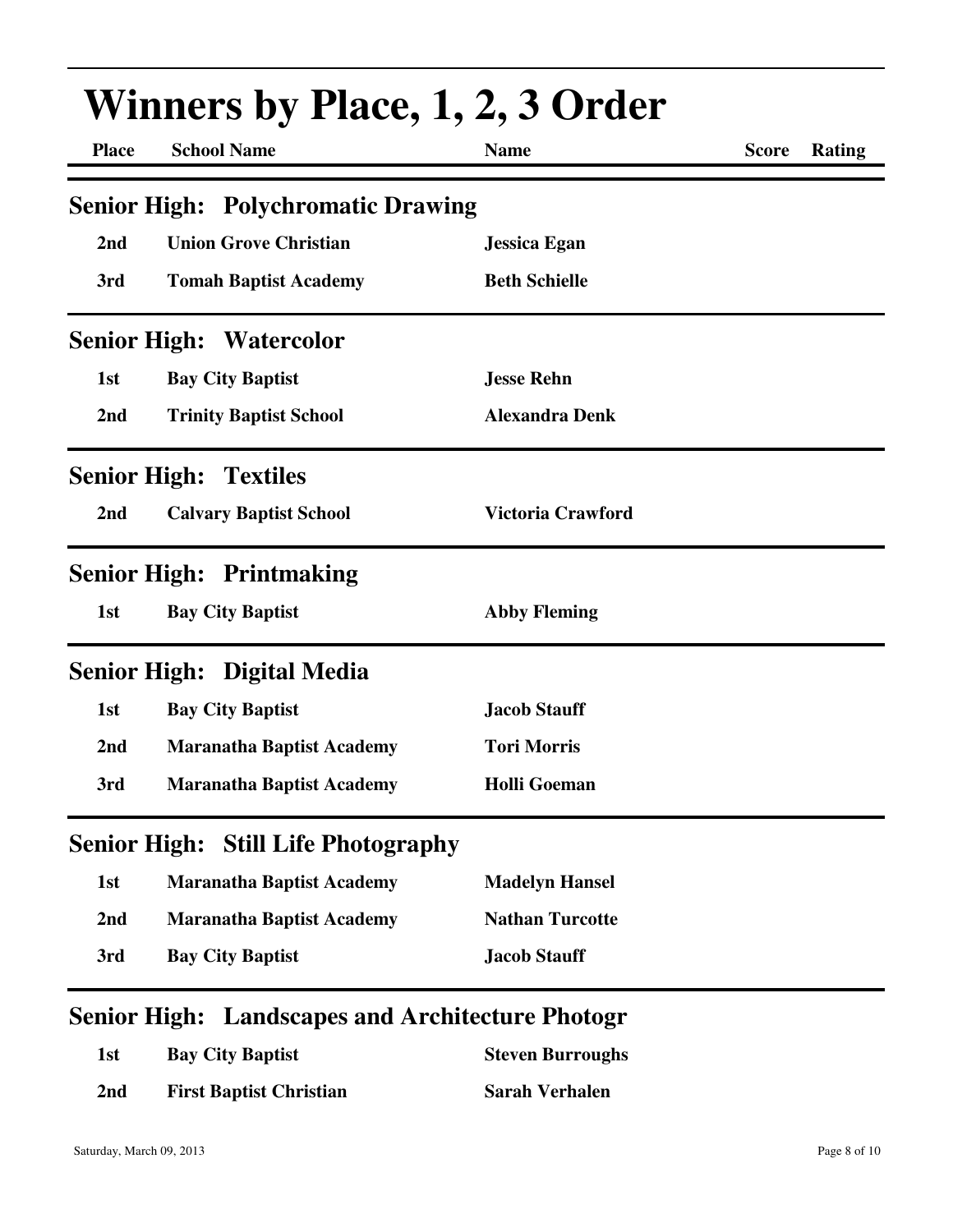|                     | <b>Winners by Place, 1, 2, 3 Order</b>            |                           |              |        |  |
|---------------------|---------------------------------------------------|---------------------------|--------------|--------|--|
| <b>Place</b>        | <b>School Name</b>                                | <b>Name</b>               | <b>Score</b> | Rating |  |
| 3rd                 | <b>Faith Christian</b>                            | <b>Faith Wilcox</b>       |              |        |  |
|                     | <b>Senior High: People and Animal Photography</b> |                           |              |        |  |
| 1st                 | <b>Bay City Baptist</b>                           | <b>Olivia Fugate</b>      |              |        |  |
| 2nd                 | <b>Calvary Baptist School</b>                     | <b>Alexis Smith</b>       |              |        |  |
| 3rd                 | <b>Maranatha Baptist Academy</b>                  | <b>Nathan Turcotte</b>    |              |        |  |
|                     | <b>Senior High: Mixed Media</b>                   |                           |              |        |  |
| 1st                 | <b>Kettle Moraine Baptist Academy</b>             | <b>Britan Smith</b>       |              |        |  |
|                     | <b>Senior High: Dramatic Interpretation</b>       |                           |              |        |  |
| 1st                 | <b>Maranatha Baptist Academy</b>                  | <b>Leah Warren</b>        |              |        |  |
| 2nd                 | <b>Maranatha Baptist Academy</b>                  | <b>Chrissy Mueller</b>    |              |        |  |
|                     | <b>Senior High: Oral Interpretation of Poetry</b> |                           |              |        |  |
| 1st                 | <b>Bay City Baptist</b>                           | <b>Zach Ross</b>          |              |        |  |
|                     | <b>Senior High: Declamation</b>                   |                           |              |        |  |
| 1st                 | <b>Maranatha Baptist Academy</b>                  | <b>Judson Morris</b>      |              |        |  |
| 2nd                 | <b>Bay City Baptist</b>                           | <b>Jacob Gillette</b>     |              |        |  |
| 3rd                 | <b>Maranatha Baptist Academy</b>                  | <b>Drew Stevens</b>       |              |        |  |
| <b>Senior High:</b> | <b>Humorous Interpretation</b>                    |                           |              |        |  |
| 1st                 | <b>Maranatha Baptist Academy</b>                  | <b>Merra Milendar</b>     |              |        |  |
| 2nd                 | <b>Maranatha Baptist Academy</b>                  | <b>Ben Schulz</b>         |              |        |  |
| 3rd                 | <b>Kettle Moraine Baptist Academy</b>             | <b>Thomas Bellrichard</b> |              |        |  |
|                     |                                                   |                           |              |        |  |

### **Senior High: Duet Acting**